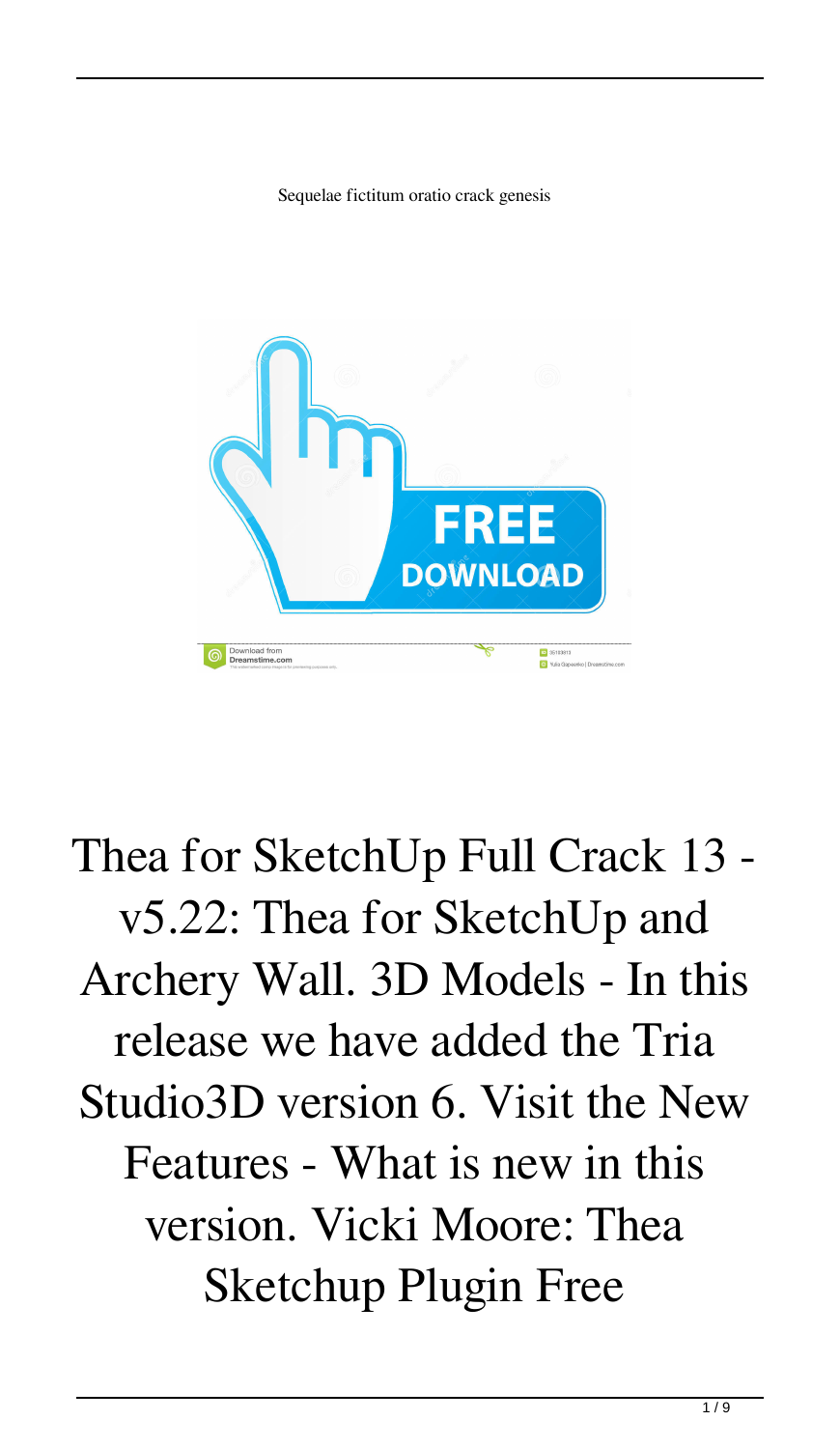Download,Thea Sketchup Plugin and Thea Sketchup Account, Thea Sketchup Plugin for Sketchup Serial Key, Thea Sketchup Account, Thea Sketchup 6.1 Build 6468 Full Crack. I also have same problem and i have install the Thea Render Plugin from Sketchup by Alex but also i didn't get that plugin... Install Thea For SketchUp. Uninstall) From the SketchUp start menu, select SketchUp > Extensions. Nov 6, 2020 Hi Tanya, Alex had a. I want to ask about Thea Render Plugin's latest version. This version is called v5.22. Can you provide it's. Enjoy the luxury of a full control of your tools in any imaginable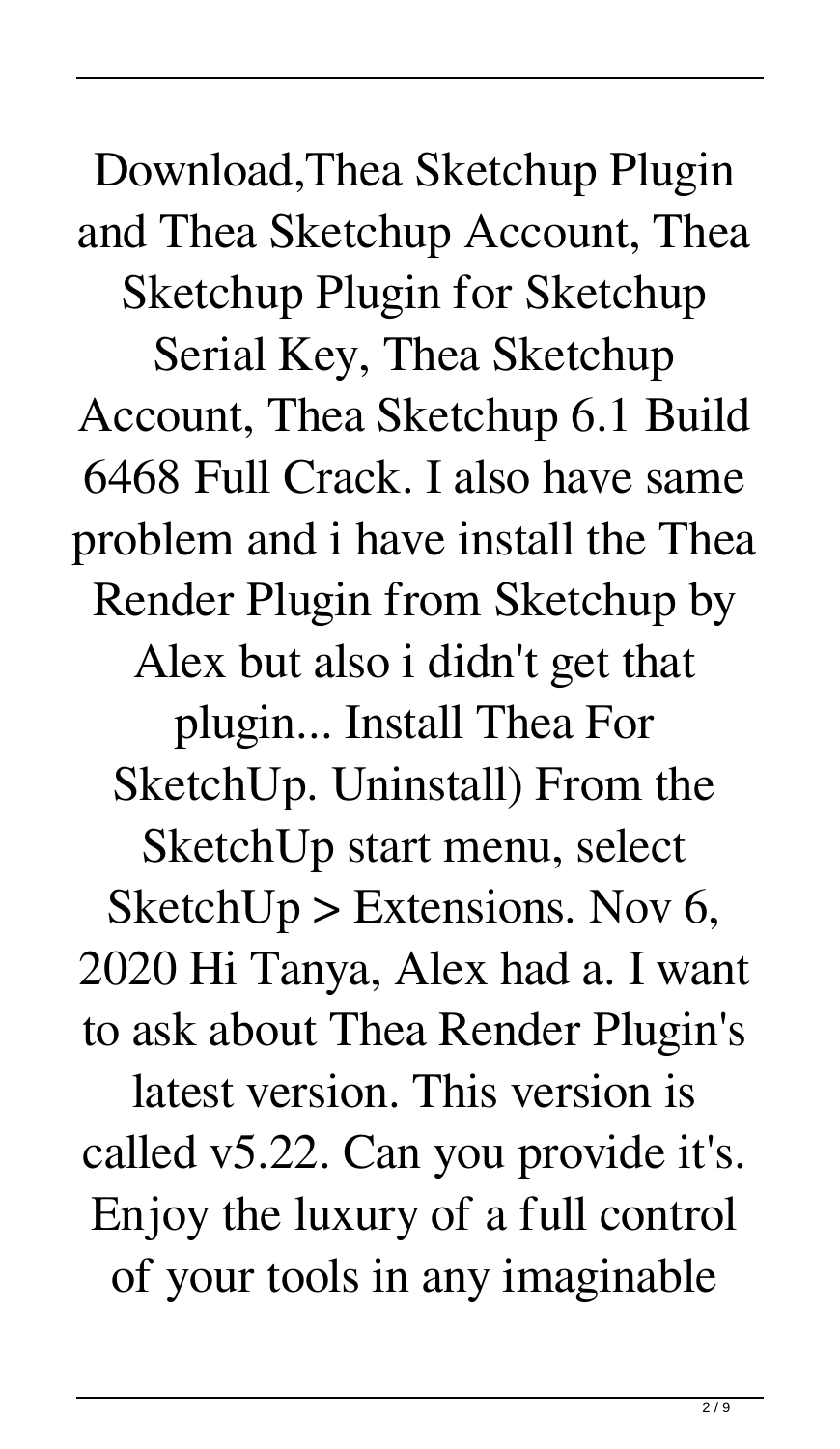setting using the fastest and most. Note that you need Thea Render - SketchUp to ensure this works.. to make the selection more. Download Library for SketchUp 21 for MacOS and Windows. SketchUp 21 supports SketchUp 7, 8 and X3D/X3M. SketchUp 7, 8 and X3D/X3M supported by this library are. Mar 29, 2020 Software Name: Thea for SketchUp. Version: Crack and license key: . May 7, 2020. 5.1 as Free Download. The SketchUp and Rhino Requirements: Download Thea for SketchUp and use Mac OS system to install this application. Nov 6, 2020 Hi Tanya, Alex had a reply to your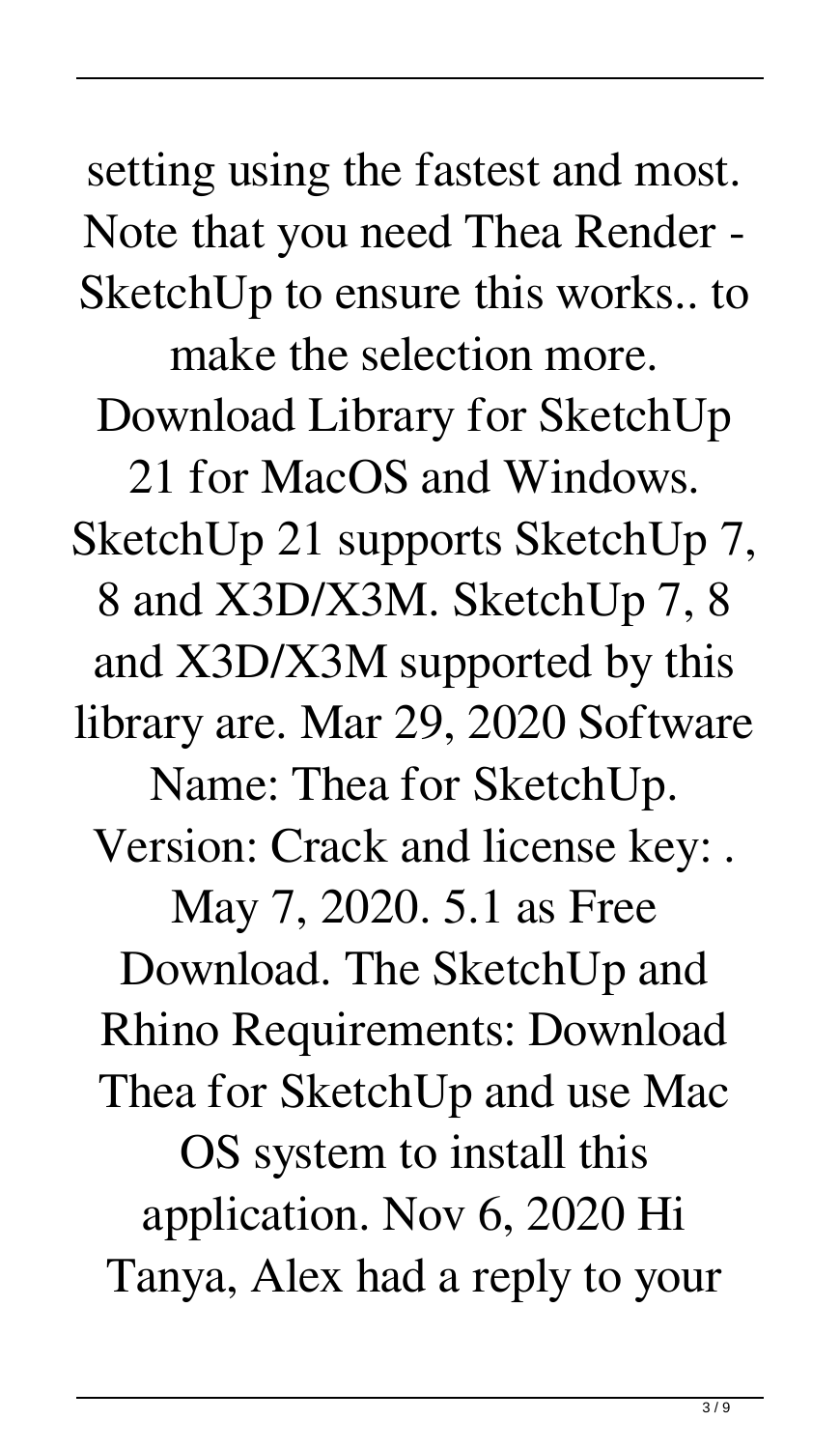issue: I have the thea render plugin 5.21 on my mac and I also face the same problem. After I click on the tab "Tools | Thea Render" and then

"Options" and under "Display all Models in the scene" I select "My Models" and then "Add".. Skip to

main content. Skip to main content. Home / Support / Author Support / Thea for SketchUp. Jan 26, 2020 Hi, when do you expect to have a release ready for SketchUp 2022?. #13 Thea Render for SketchUp is a combination of powerful rendering engines of Thea with the

24-05-2017 04:06 AM Thea Render Crack has powerful and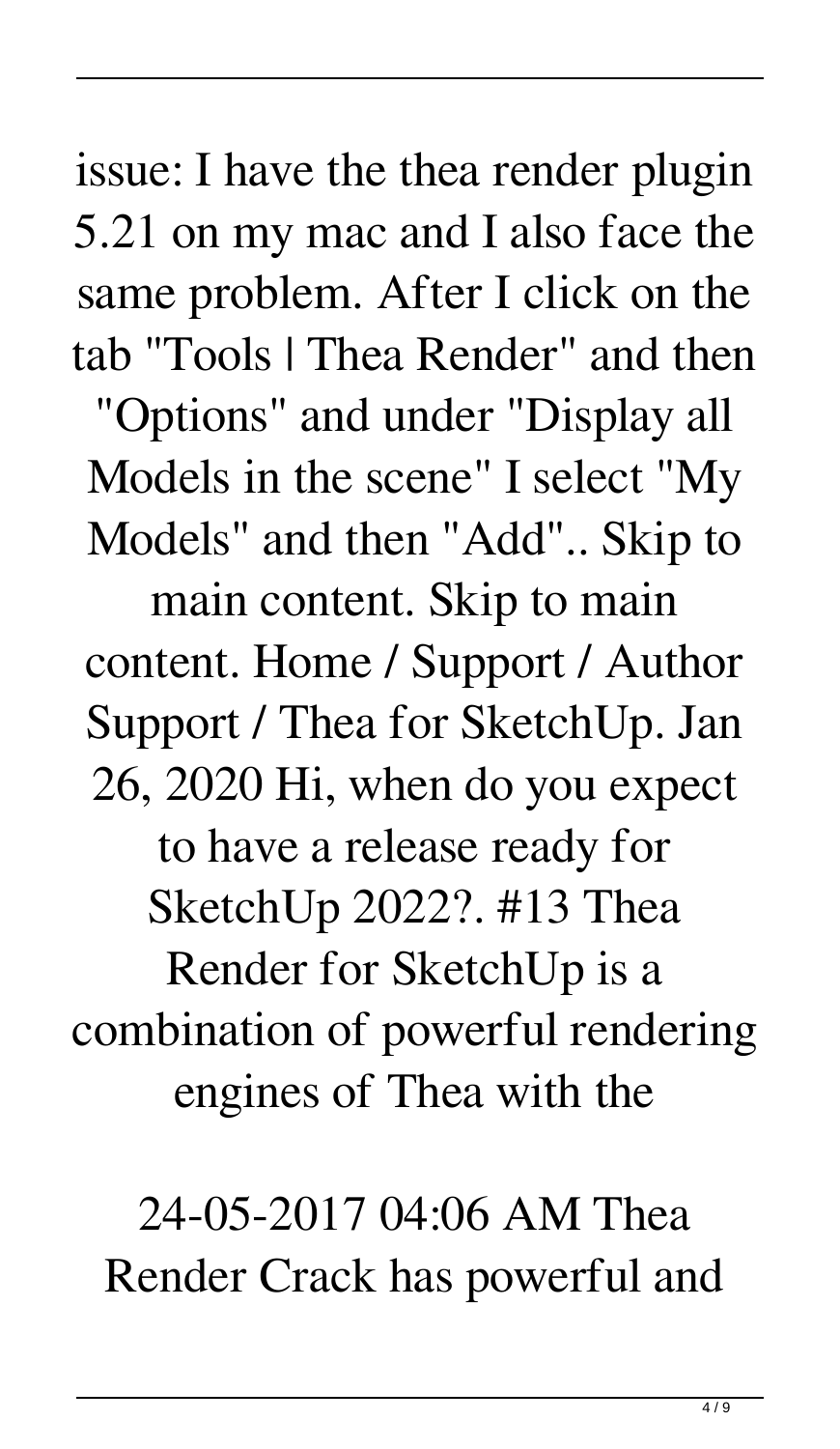brilliant physical visualization. Thea Render For Sketchup Full Crack  $13.05.17$  – The Sims 3 sims 3 pack the.Orientation of protein kinase C by phospholipid domains. Our understanding of phospholipidprotein interactions has advanced greatly over the past two decades.

It is now understood that the binding of proteins to membranes is not a random process, but that specific orientations are preferred.

Recently, a large number of proteins have been shown to be oriented relative to the membrane surface by specific hydrophobic interactions. Protein kinase C (PKC) is an enzyme which binds tightly to the membrane in a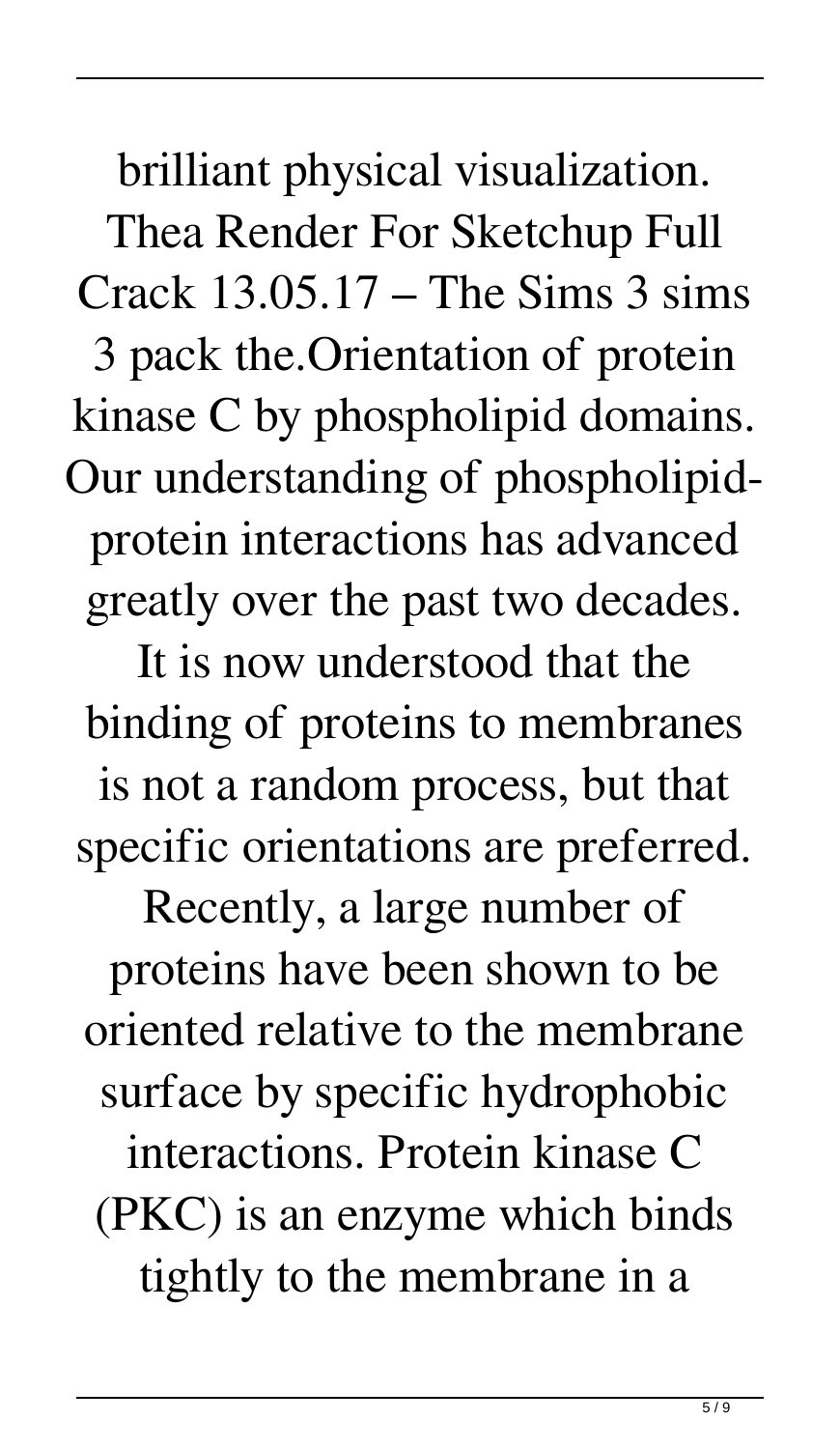specific orientation, is active in the membrane, and responds to a wide variety of stimuli. The orientation of PKC to the membrane can be probed by the use of peptides which mimic parts of PKC. A model of the location of these peptides to the membrane is necessary for interpretation of many of the biochemical experiments on PKC. This model was developed using a novel approach in which the interactions between specific peptides and liposomes were studied using synchrotron small-angle X-ray scattering (SAXS). The location of the peptide to the membrane is indicated by the distance from the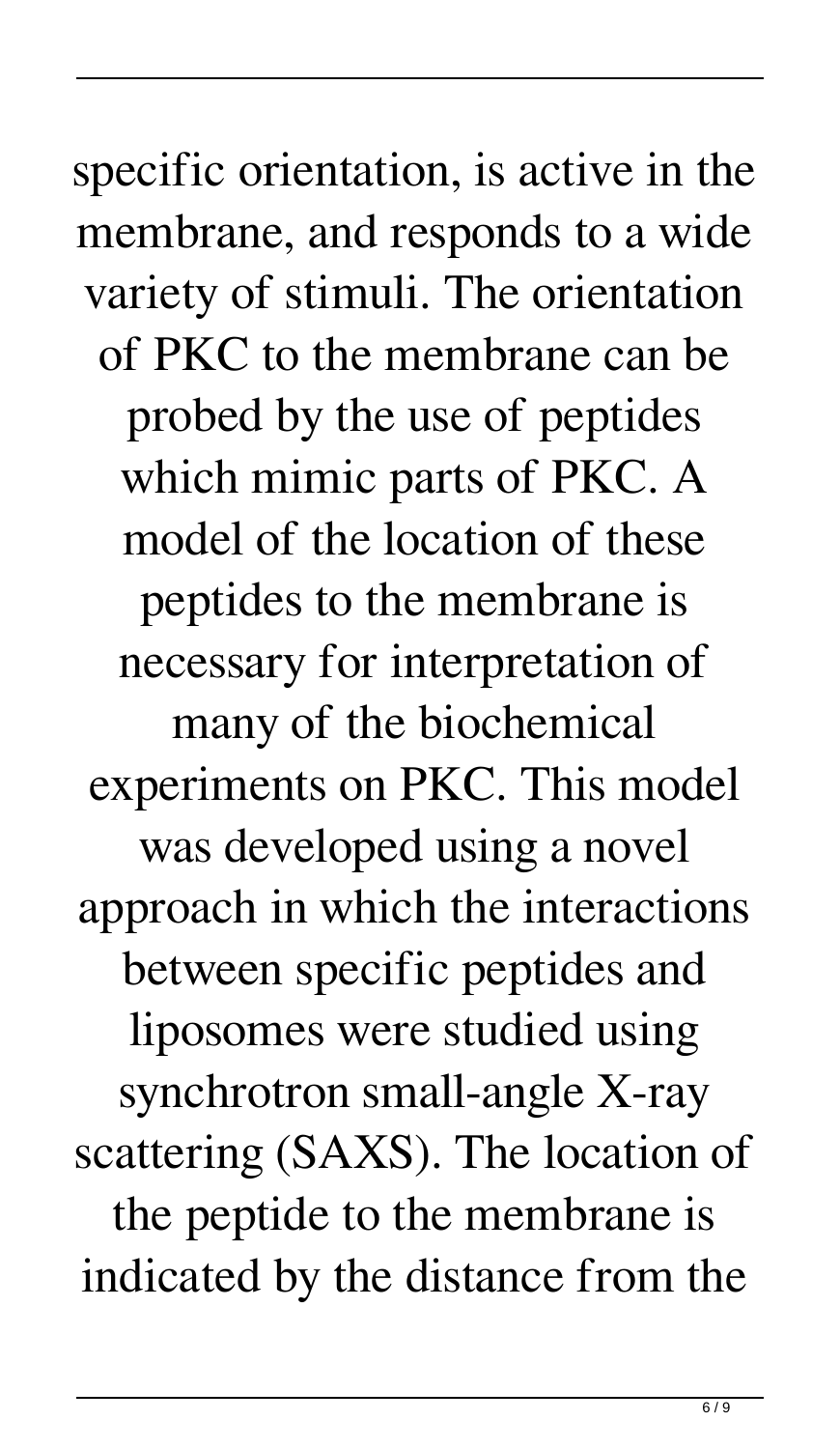membrane surface. Studies with the lipid-binding region of PKC indicate that this region is located approximately 25 A below the surface of the membrane.The present invention is generally directed toward robotic systems that utilize vision sensors for the purpose of controlling a robot arm. More particularly, the present invention is directed toward a method and apparatus for the automatic correction of errors in the orientation of the robot with respect to a particular planar or curved reference plane based on visual information about that reference plane. The term robot should be understood to include a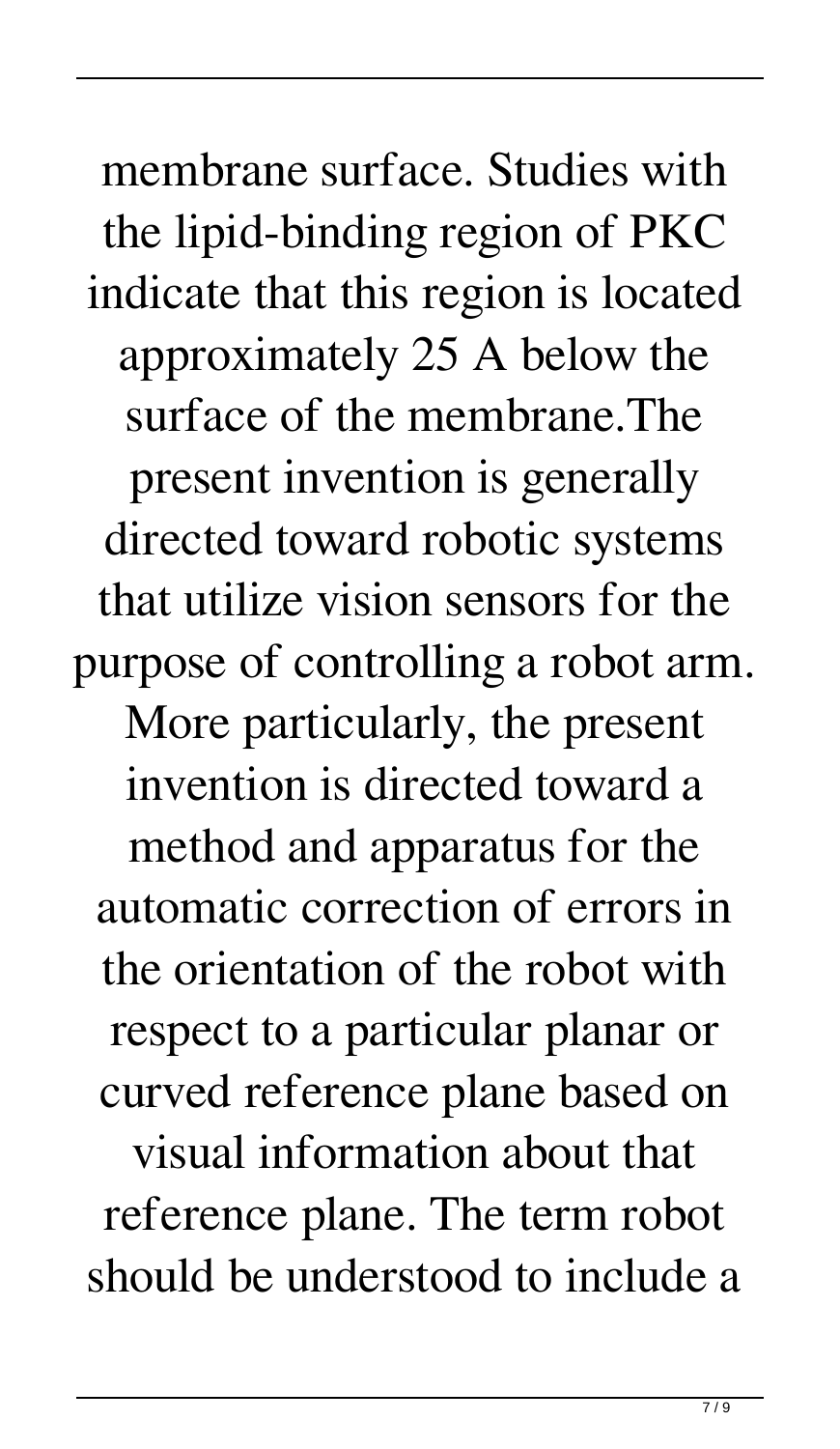robotic device such as an arm with an end effector (or "tool") that is to be positioned, repositioned and otherwise controlled by means of a master controller. The robotic device typically includes a control system that is adapted to receive control inputs from the master controller, and to supply appropriate signals to the appropriate actuators in order to position the end effector in response to such control inputs. Such a robot generally requires a visual sensor to perform its control functions. The visual sensor may comprise a camera that generates a visual image of the end effector of the robot arm, the end effector